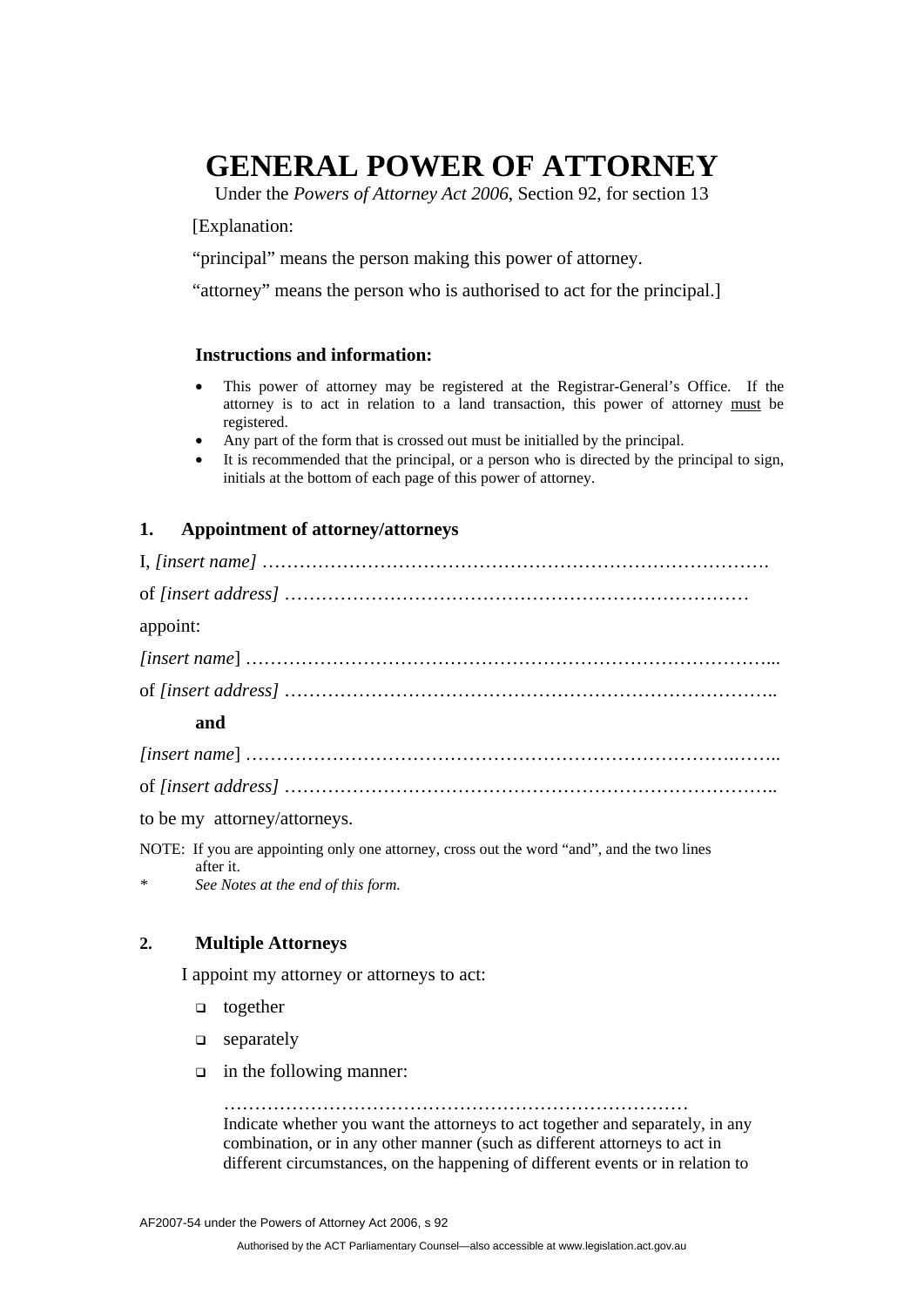different matters).

NOTE: Cross out the options that do not apply. \* *See Notes at the end of this form*.

# **3. Directions, Limitations and conditions**

My attorney/attorneys shall only exercise power under this power of attorney, subject to the following directions, limitations and conditions:

………………………………………………………………………………

………………………………………………………………………………

 $\mathcal{L}^{\text{max}}$ 

NOTE: If this section does not apply, cross out.

# **4. Commencement**

This power of attorney commences

- Immediately
- From ………………………(specify date or the happening of an event)

NOTE: Cross out whichever that does not apply.

# **5. Statement of Understanding and Signature**

I fully understand that, by making this power of attorney, I authorise my attorney/attorneys to act on my behalf in accordance with the terms set out in this power of attorney. I also understand the nature and effect of making a power of attorney. [\* *see Notes at the end of this form*.]

(a) Signature………………………………………………………Date………………

[Signature of principal]

# **OR**

|        | (b) I directed:                                                    |
|--------|--------------------------------------------------------------------|
|        |                                                                    |
|        |                                                                    |
|        | to sign this power of attorney on my behalf.                       |
|        |                                                                    |
|        | [Signature of another person signing in the presence of and by the |
|        | direction of the principal.                                        |
| $\ast$ | See Notes at the end of this form.                                 |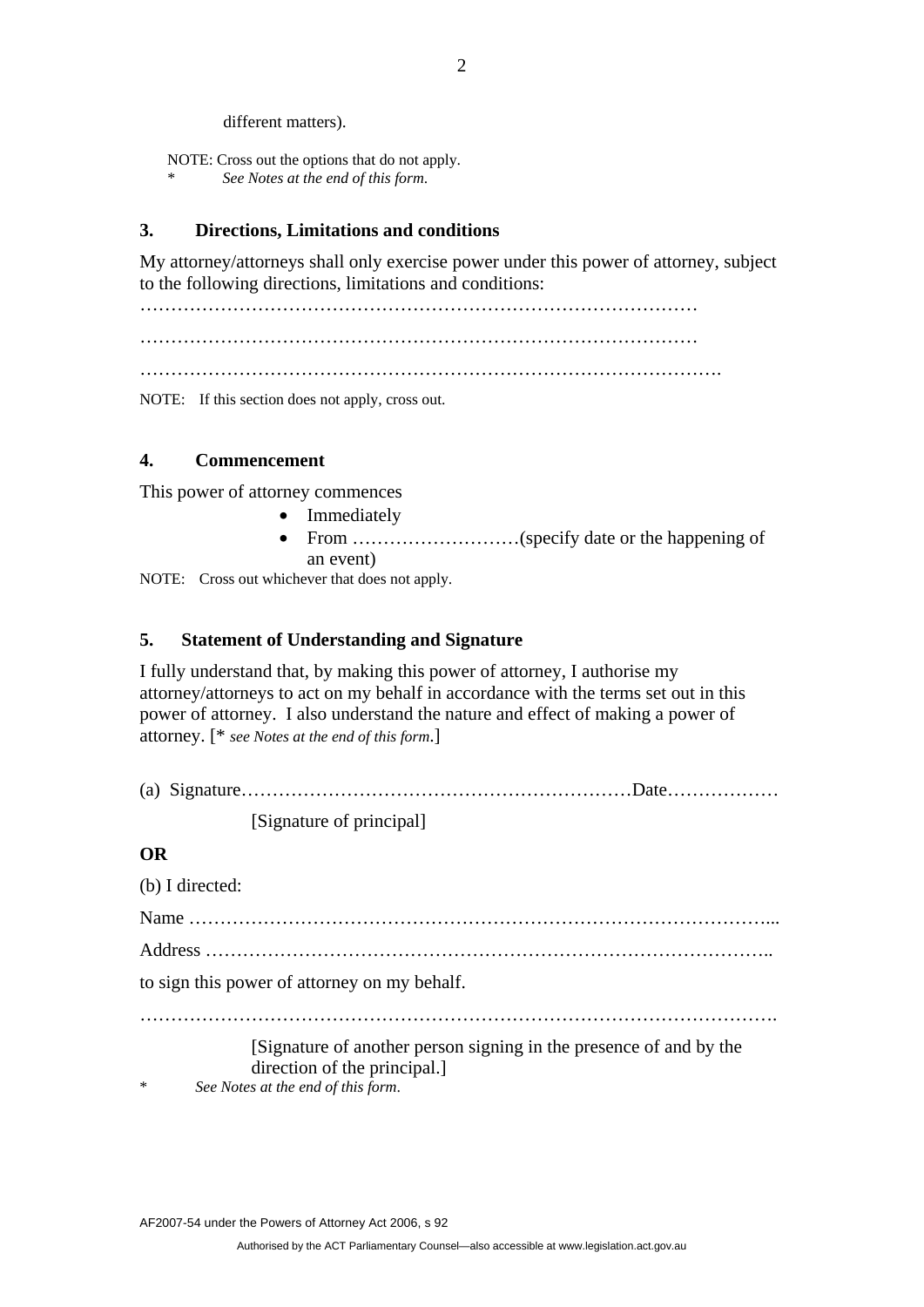# **6. Certificate of witness**

Only one witness can be a relative of the principal or the attorney. [A child, the person signing this power of attorney for you or the attorney cannot be a witness.]

# **Witness 1**

| [insert full name and occupation]                                                                                                                                                                                                                                                                                                                                                                                                                                                                                                                                                                                                                                                                                                                                          |  |
|----------------------------------------------------------------------------------------------------------------------------------------------------------------------------------------------------------------------------------------------------------------------------------------------------------------------------------------------------------------------------------------------------------------------------------------------------------------------------------------------------------------------------------------------------------------------------------------------------------------------------------------------------------------------------------------------------------------------------------------------------------------------------|--|
|                                                                                                                                                                                                                                                                                                                                                                                                                                                                                                                                                                                                                                                                                                                                                                            |  |
| [insert address]                                                                                                                                                                                                                                                                                                                                                                                                                                                                                                                                                                                                                                                                                                                                                           |  |
| <b>AND</b>                                                                                                                                                                                                                                                                                                                                                                                                                                                                                                                                                                                                                                                                                                                                                                 |  |
| <b>Witness 2</b>                                                                                                                                                                                                                                                                                                                                                                                                                                                                                                                                                                                                                                                                                                                                                           |  |
|                                                                                                                                                                                                                                                                                                                                                                                                                                                                                                                                                                                                                                                                                                                                                                            |  |
| [insert full name and occupation]                                                                                                                                                                                                                                                                                                                                                                                                                                                                                                                                                                                                                                                                                                                                          |  |
|                                                                                                                                                                                                                                                                                                                                                                                                                                                                                                                                                                                                                                                                                                                                                                            |  |
| [insert address]                                                                                                                                                                                                                                                                                                                                                                                                                                                                                                                                                                                                                                                                                                                                                           |  |
| certify that the principal:<br>a) signed this power of attorney in my presence voluntarily; and<br>b) at the time the principal signed this power of attorney, the principal appeared<br>to me to understand the nature and effect of making it.<br>OR (if a person signed on behalf of the principal)<br>c) the principal directed the person to sign the power of attorney for the<br>principal;<br>d) the principal gave the direction voluntarily in my presence and the person<br>signed this power of attorney in the presence of the principal and me;<br>e) the person signed the power of attorney in the presence of the principal and<br>me; and<br>the principal appeared to me to understand the nature and effect of making this<br>f)<br>power of attorney. |  |
| NOTE: Cross out (a) and (b) if a person signed on behalf of the principal. Otherwise, cross out (c),<br>$(d)$ , $(e)$ and $(f)$ .                                                                                                                                                                                                                                                                                                                                                                                                                                                                                                                                                                                                                                          |  |
| <u>Witness 1</u><br><u>Witness 2</u>                                                                                                                                                                                                                                                                                                                                                                                                                                                                                                                                                                                                                                                                                                                                       |  |
|                                                                                                                                                                                                                                                                                                                                                                                                                                                                                                                                                                                                                                                                                                                                                                            |  |

AF2007-54 under the Powers of Attorney Act 2006, s 92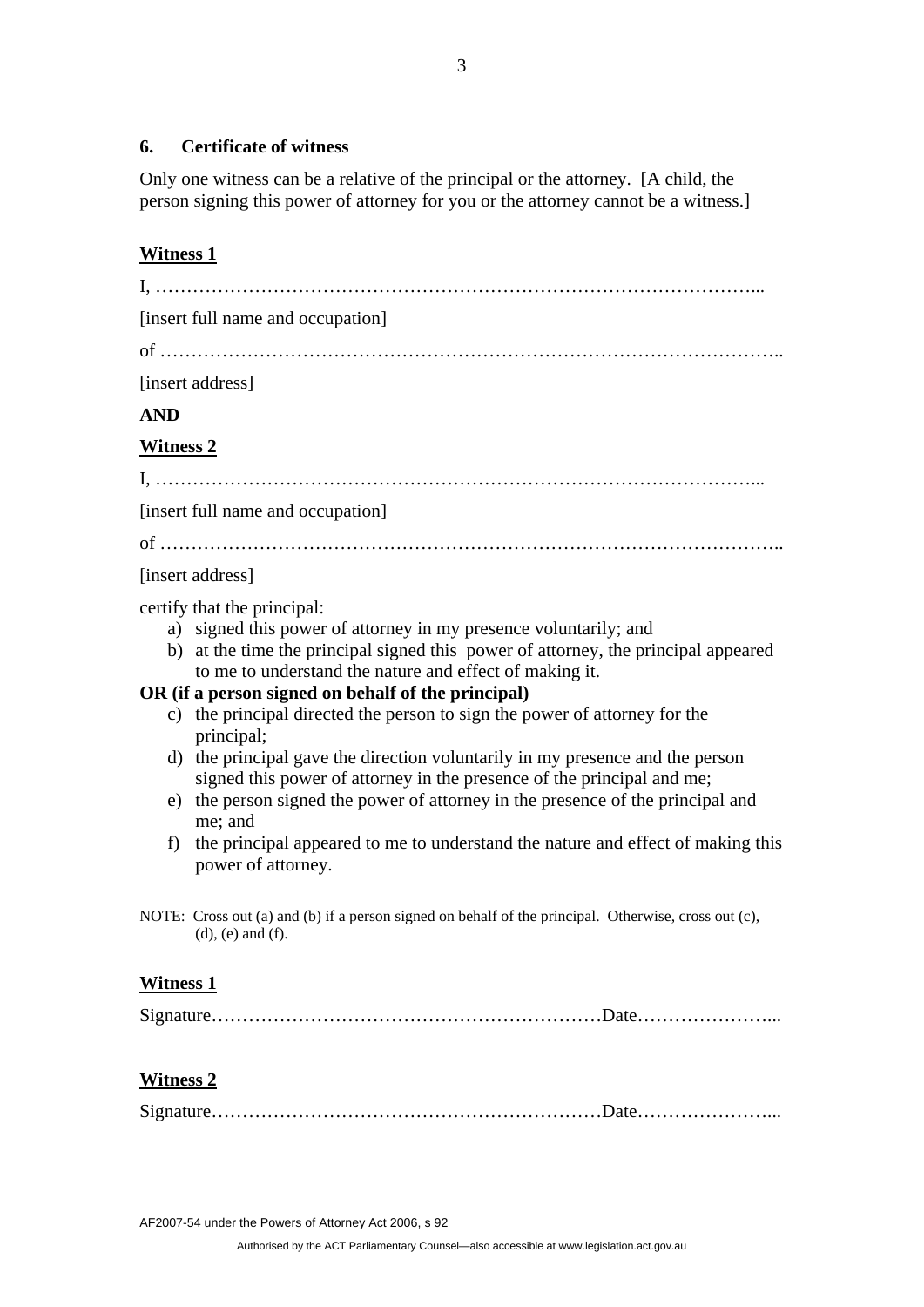NOTE: Obligations of the attorney include the following:

- a) Unless authorised expressly under this power of attorney, you must avoid transactions which result, or may result, in conflict between your duty to the principal; and either the interests of you, or your relative, business associate or close friend of the attorney; or another duty of you may have.
- b) You must notify other attorneys when you resign as attorney or your authority is revoked. You must notify other attorneys and any one who has had dealings with you as the principal's attorney, about any court or tribunal matter that has effect on your authorisation.